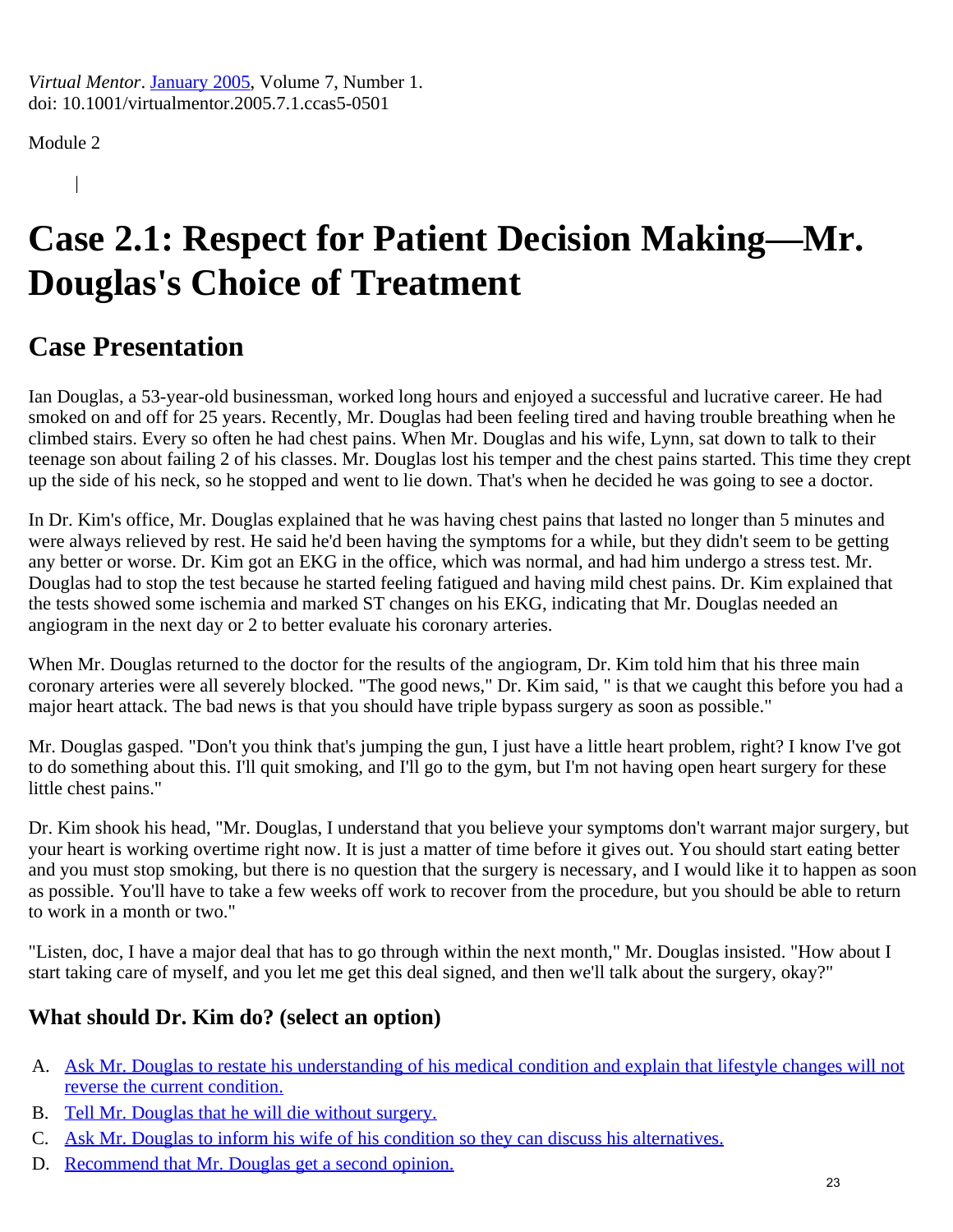<span id="page-1-0"></span>*Virtual Mentor*. [January 2005](file:///2005/01/toc-0501.html), Volume 7, Number 1. doi: 10.1001/virtualmentor.2005.7.1.ccas5a-0501

Module 2

 $\bullet$  [e-mail](#page-1-0)

# **Case 2.1: Respect for Patient Decision Making—Mr. Douglas's Choice of Treatment**

## **Option Assessment**

- A. Asking Mr. Douglas to restate the nature of his medical condition and explaining the role of lifestyle changes is **preferable**; it is supported by the first sentence of Opinion 8.08, "Informed Consent": "The patient's right of selfdecision can be effectively exercised only if the patient possesses enough information to enable an intelligent choice." By asking Mr. Douglas to restate the nature of his medical condition, the physician can discover whether he has the appropriate information. Moreover, explaining in detail the effectiveness of lifestyle choices (eg, quitting smoking and regular exercise) for prevention of his condition versus treatment of his condition is supported by the same sentence of Opinion 8.08, "Informed Consent": "The patient's right of self-decision can be effectively exercised only if the patient possesses enough information to enable an intelligent choice." By explaining (or re-explaining) these differences in effectiveness, the physician ensures that Mr. Douglas has enough information to make an informed decision.
- B. Telling Mr. Douglas that he will die without surgery should be **avoided** because it is not supported by the *Code* and may violate Opinion 8.08, "Informed Consent": "The physician's obligation is to present the medical facts accurately to the patient...and to make recommendations for management in accordance with good medical practice." While it is likely that Mr. Douglas will have a heart attack if he doesn't have surgery, it is not certain that he will die. Telling the patient he will die is an attempt to coerce him into accepting the physician's recommended treatment; this constitutes undesirable paternalistic behavior on the physician's part.
- C. Suggesting that Mr. Douglas inform his wife of his condition so they can discuss his alternatives is an **acceptable** option not clearly addressed by the *Code*. This course of action may fall under Opinion 8.08, "Informed Consent", which states that the "physician has an ethical obligation to help the patient make choices from among the therapeutic alternatives consistent with good medical practice." By encouraging Mr. Douglas to involve his spouse in the decision-making process, the physician acknowledges the value of (usually helpful) input from family and other social relationships in important decisions.
- D. Suggesting that Mr. Douglas obtain a second opinion is an **acceptable** alternative not clearly addressed by the *Code*. This course of action may fall under Opinion 8.08, "Informed Consent," which states that the "physician has an ethical obligation to help the patient make choices from among the therapeutic alternatives consistent with good medical practice." A second opinion will likely emphasize to Mr. Douglas the seriousness of his condition and may help him make a reasoned decision.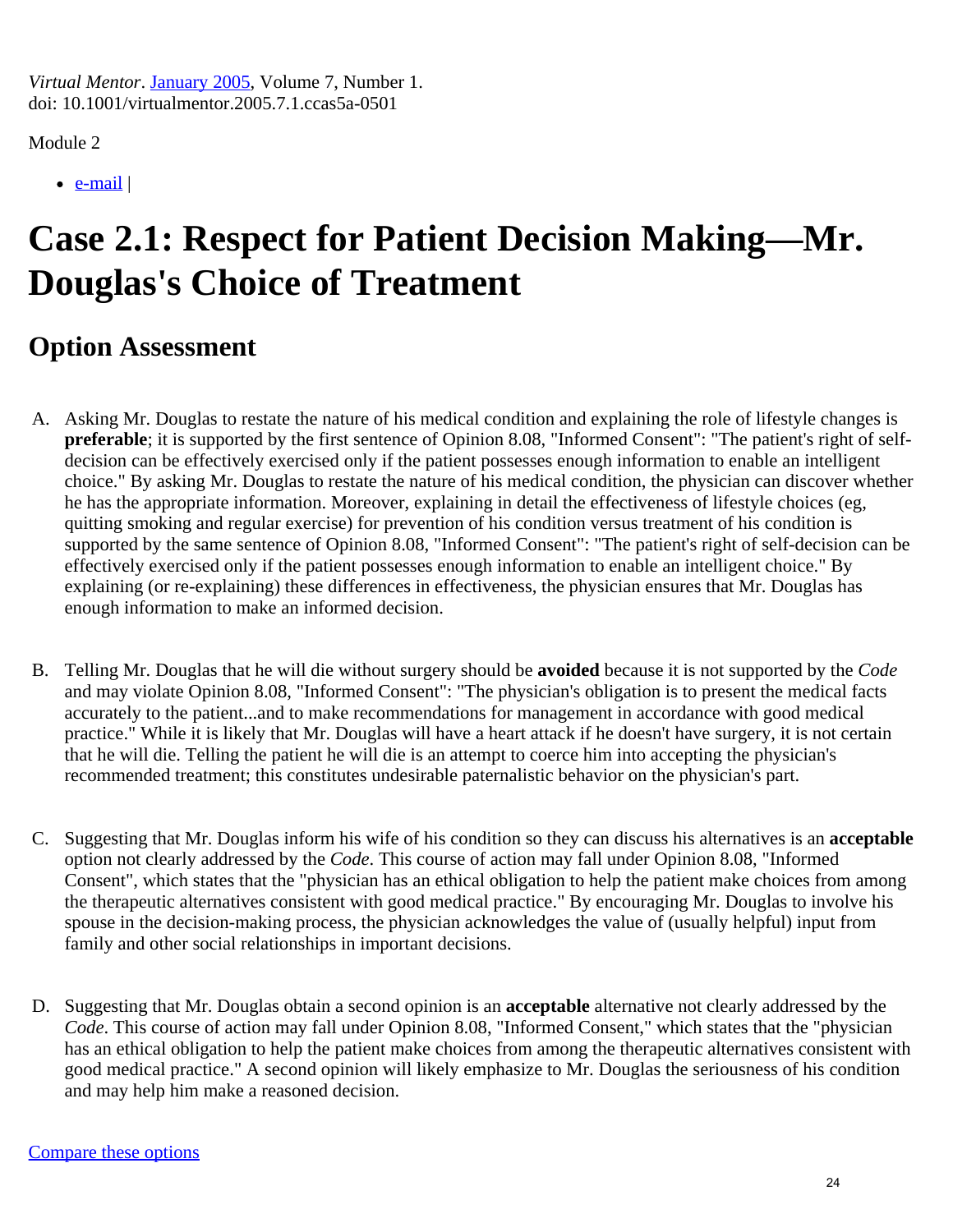<span id="page-2-0"></span>*Virtual Mentor*. [January 2005](file:///2005/01/toc-0501.html), Volume 7, Number 1. doi: 10.1001/virtualmentor.2005.7.1.ccas5b-0501

Module 2

 $\bullet$  [e-mail](#page-2-0)

# **Case 2.1: Respect for Patient Decision Making—Mr. Douglas's Choice of Treatment**

## **Option Comparison**

To assure that Mr. Douglas is aware of the likely outcomes of his choice, option A is preferable and is expressly supported by the *Code* because it addresses the potential shortcoming of Mr. Douglas's decision-making capacity, specifically, his understanding of the likely consequence of no treatment. In requiring Mr. Douglas to restate his medical condition, option A gives Dr. Kim the chance to explain the limits of lifestyle options on treating existing conditions and to correct any of Mr. Douglas's misconceptions.

Option C, asking Mr. Douglas to bring his wife into the conversation, gives him an opportunity to carefully consider how his decision will affect the people and life he values. Option D (getting a second opinion) is also an acceptable alternative that gives Mr. Douglas another opportunity to have the severity of his condition explained. Although this may not help him clarify his values, it may emphasize to him the severity of his condition.

Options B, telling Mr. Douglas he will die, should be avoided. This options ignores the uncertainty inherent in any medical prognosis. No physician can know that a patient in Mr. Douglas's situation will die without treatment in the next month, and stating so attempts to coerce Mr. Douglas.

Preferable: Option A

Acceptable: Option C and D

Avoid: Option B

[Additional discussion and information](file:///2005/01/ccas5c-0501.html)

The people and events in this case are fictional. Resemblance to real events or to names of people, living or dead, is entirely coincidental. The viewpoints expressed on this site are those of the authors and do not necessarily reflect the views and policies of the AMA.

© 2005 American Medical Association. All Rights Reserved.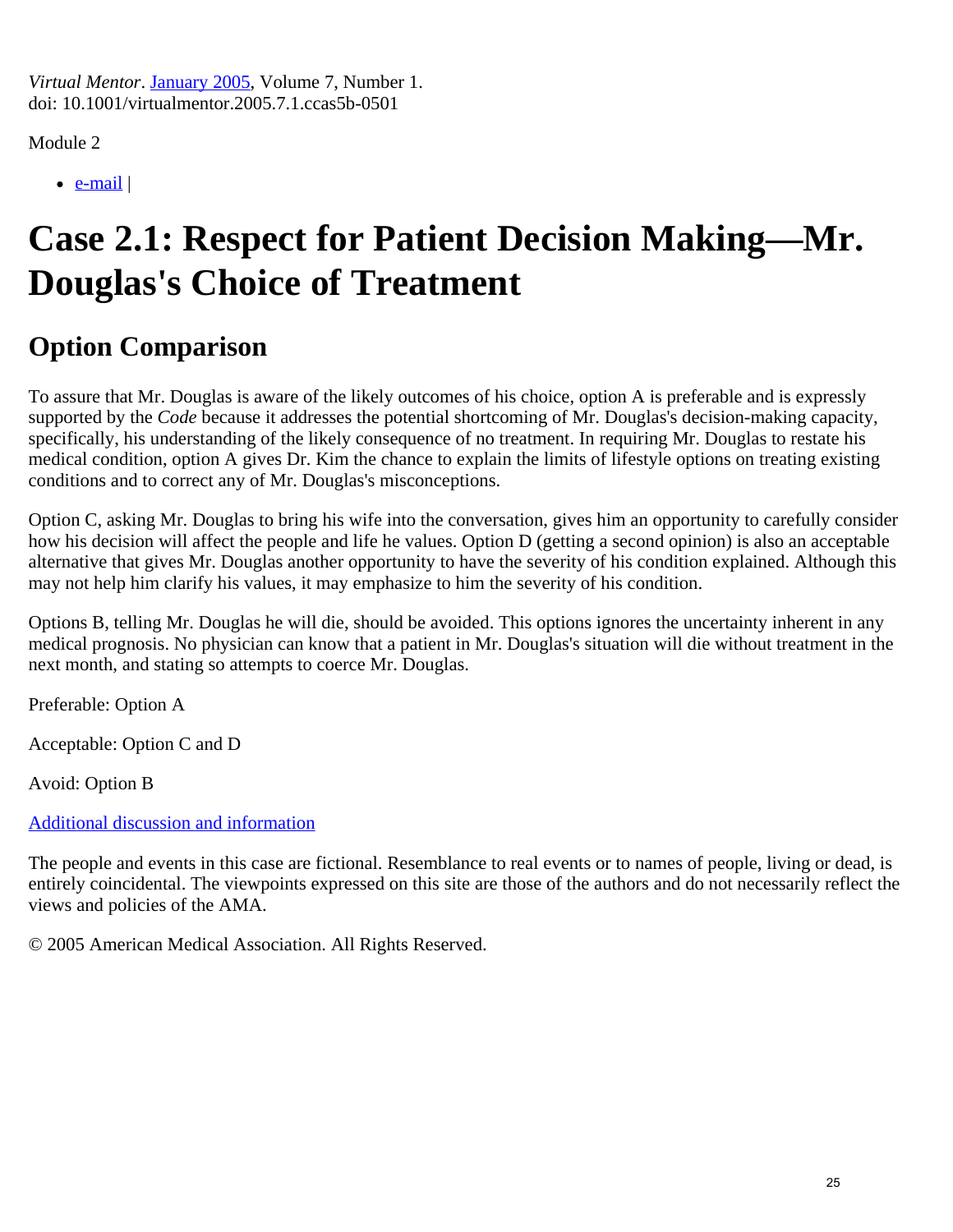<span id="page-3-0"></span>*Virtual Mentor*. [January 2005](file:///2005/01/toc-0501.html), Volume 7, Number 1. doi: 10.1001/virtualmentor.2005.7.1.ccas5c-0501

Module 2

[e-mail](#page-3-0) |

# **Case 2.1: Respect for Patient Decision Making—Mr. Douglas's Choice of Treatment**

## **Additional Information**

The right of patients to make informed decisions about their medical treatment is a cornerstone of contemporary ethical medical practice. The current *Code* reflects this right in a number of Opinions including Opinion 10.01, "Fundamental Elements of the Patient-Physician Relationship": "The patient has the right to receive information from physicians and to discuss the benefits, risks, and costs of appropriate treatment alternatives...[and] patients may accept or refuse any recommended medical treatment"; and Opinion 8.12, "Patient Information": "Patients have a right to know their past and present medical status and to be free of any mistaken beliefs concerning their conditions."

Generally, patients are not privy to the specialized knowledge of medicine, and, without help, they are likely to misunderstand their diagnoses and treatment options. Accordingly, physicians and other medical professionals are obliged to use their expertise to help patients make informed decisions about their medical care. As the *Code* emphasizes again and again, autonomous decision making is a fundamental tenet of good medical care. This point is expressed most directly in Opinion 8.08, "Informed Consent":

### **Opinion 8.08, "Informed Consent"**

The patient's right of self-decision can be effectively exercised only if the patient possesses enough information to enable an intelligent choice...The physician's obligation is to present the medical facts accurately...[and] to help the patient make choices from among the therapeutic alternatives consistent with good medical practice...Social policy does not accept the paternalistic view that the physician may remain silent because divulgence might prompt the patient to forego needed therapy. Rational, informed patients should not be expected to act uniformly, even under similar circumstances, in agreeing to or refusing treatment.

For patients to exercise informed consent (to be autonomous) they must be competent and have decision-making capacity. Determination of a patient's decision-making capacity is an informal judgment by physicians and other health care practitioners about the patient's ability to give informed consent for *this* decision.

The following generally accepted elements of informed consent can help determine whether Mr. Douglas can give informed consent in this case: (1) the patient must be able to understand the information that he or she receives about his or her medical condition and the likely outcomes associated with all treatment options, including no treatment. (2) The patient must be informed of diagnosis and treatment alternatives with associated risks and benefits (including the risks and benefits of no treatment). (3) The patient must be able to make an uncoerced judgment about the information in light of his or her personal values and goals. Here it is recognized that an individual's "voluntariness," that is, his or her ability to make uncoerced decisions, can be compromised by physical, emotional, or psychological states and by the influence of drugs or alcohol. (4) The patient must be able to communicate his or her wishes with consistency over time.